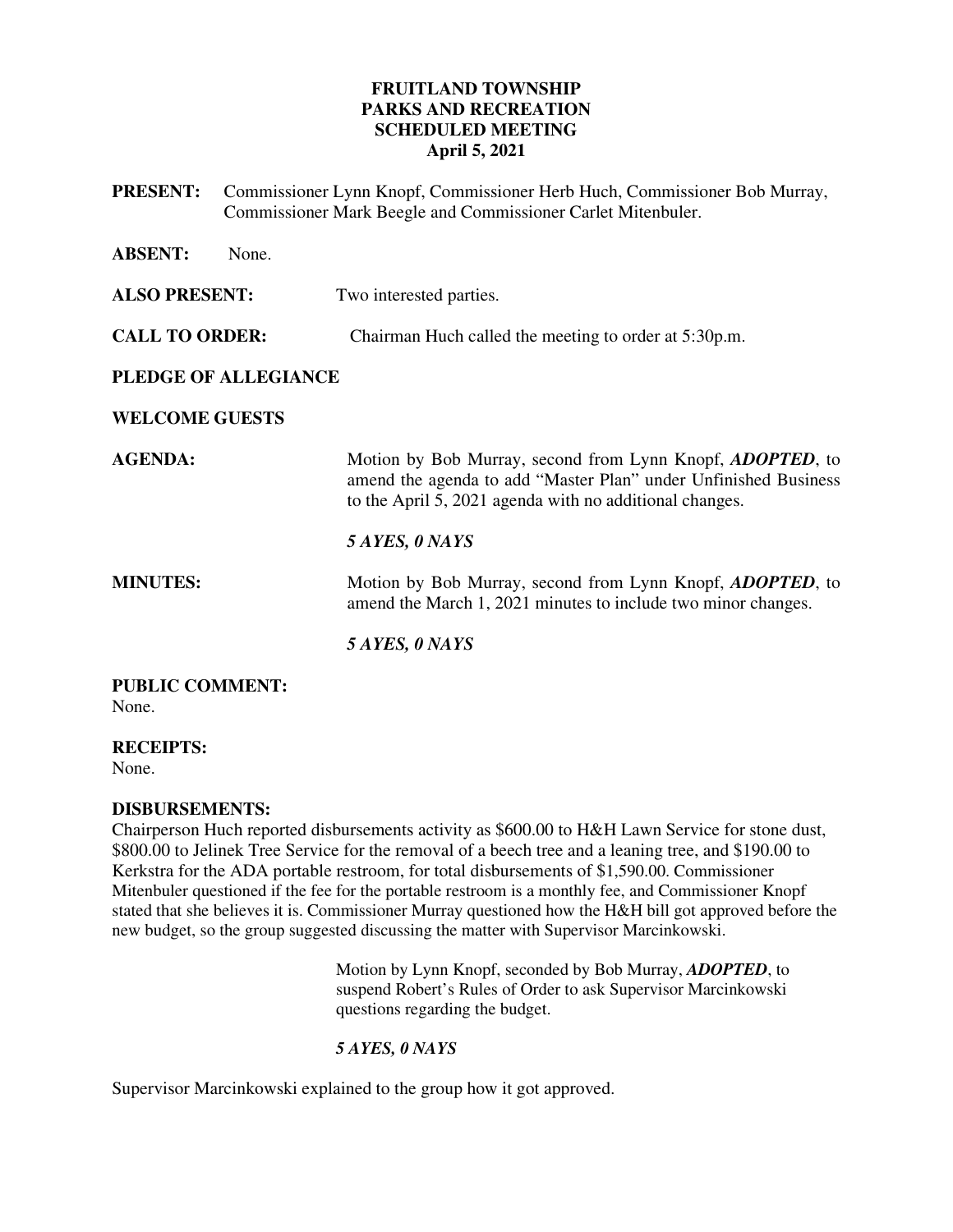Motion by Bob Murray, second from Carlet Mitenbuler, *ADOPTED*, to pay total disbursements of \$2,200.16.

# *5 AYES, 0 NAYS*

*Roll Call Vote: Murray-Aye, Mitenbuler-Aye, Beegle-Aye, Knopf-Aye, Huch-Aye* 

#### **UNFINISHED BUSINESS: 1. Cleanup below hill**

The cleanup is finished and paid for.

### **2. Stumps**

Chairman Huch suggested using a mini excavator to remove stumps at the same time as pulling benches. He also suggested concentrating on the lower portion of the park. There was conversation about the upper portion of the park area getting a better trail and the Commission decided it might be made into something else like a possibly butterfly garden or something later on. Commissioner Murray explained the difference in grinding vs. excavation. Chairman Huch is going to seek quotes.

### **3. Baseball and soccer fields**

Chairman Huch talked about the work being done by the baseball teams and is seeking quotes for the soccer field renovation and irrigation. Everyone agreed that the baseball field is really looking nice and that the baseball group has done a nice job getting it ready. It was added that they are expecting a lot of games and tournaments. The baseball field volunteers notified that Commission that there needs to be an 8' opening in the dugout for emergency vehicles to access the field in emergencies. The Commission discussed the possibility of adding another portable restroom.

Chairman Huch received an over the phone estimate from Affordable Fencing for the soccer field for \$1,900.00. Commissioner Murray said that Muskegon Fencing would be another good company to get an estimate from. Fencing companies will be coming on April  $19<sup>th</sup>$  to give an estimate for the work the Township needs, and Supervisor Marcinkowski will ask for a quote for the soccer field fencing to utilize time wisely.

# **4.Gypsy moths**

Everyone agreed that they would get with the Duck Lake Riparian Association to have all of the gypsy moth spraying done with them to save extra time with travel and effort. The cost is \$55.00 per acre the cost for the Commission would be around \$2,000.00.

> Motion by Bob Murray, second from Carlet Mitenbuler, *ADOPTED*, to approve the gypsy moth spraying.

# *5 AYES, 0 NAYS*

### **5. Meeting time**

The Commission discussed the request to change the meeting time to 6:00p.m. to align with other Township meetings.

> Motion by Lynn Knopf, second from Bob Murray, *ADOPTED*, to change the Parks and Recreation meeting time to 6:00p.m.

*5 AYES, 0 NAYS*